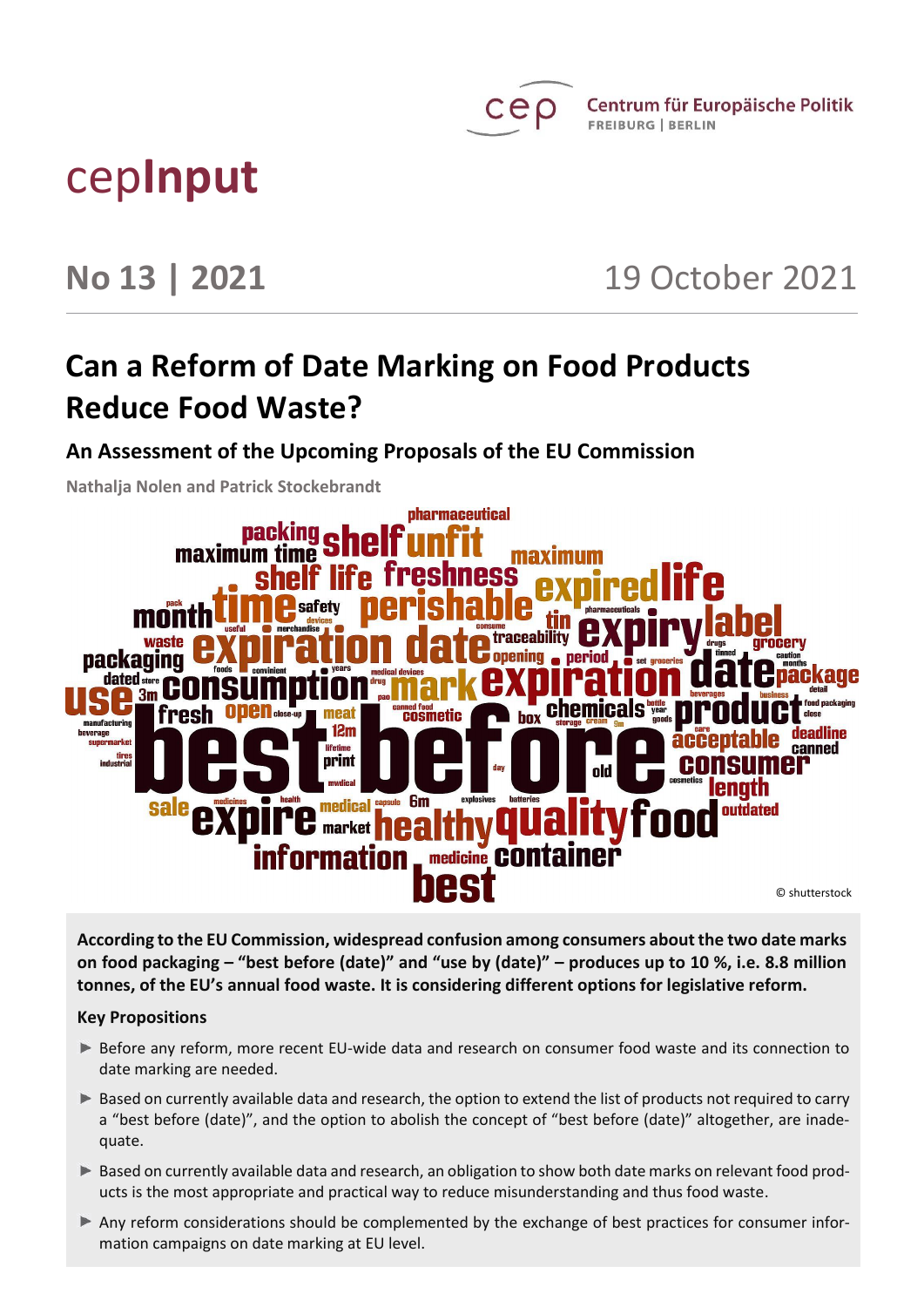### **Content**

| 1            |     |       |                                                                            |  |  |
|--------------|-----|-------|----------------------------------------------------------------------------|--|--|
| $\mathbf{2}$ |     |       |                                                                            |  |  |
|              | 2.1 |       |                                                                            |  |  |
|              | 2.2 |       |                                                                            |  |  |
| 3            |     |       |                                                                            |  |  |
|              | 3.1 |       | Option 1: Extending the List of Products Without a "Best Before (Date)"  6 |  |  |
|              |     | 3.1.1 |                                                                            |  |  |
|              |     | 3.1.2 |                                                                            |  |  |
|              | 3.2 |       |                                                                            |  |  |
|              |     | 3.2.1 |                                                                            |  |  |
|              |     | 3.2.2 |                                                                            |  |  |
|              | 3.3 |       | Option 3: Improvement of the Expression and Presentation of Date Marking 9 |  |  |
|              |     | 3.3.1 |                                                                            |  |  |
|              |     | 3.3.2 |                                                                            |  |  |
| 4            |     |       |                                                                            |  |  |

#### **Tables**

| Tab. 1: Consumers who understand the "best before (date)" and the |  |  |  |
|-------------------------------------------------------------------|--|--|--|
|                                                                   |  |  |  |
| Tab. 2: Consumers who would miss the "best before (date)"         |  |  |  |
|                                                                   |  |  |  |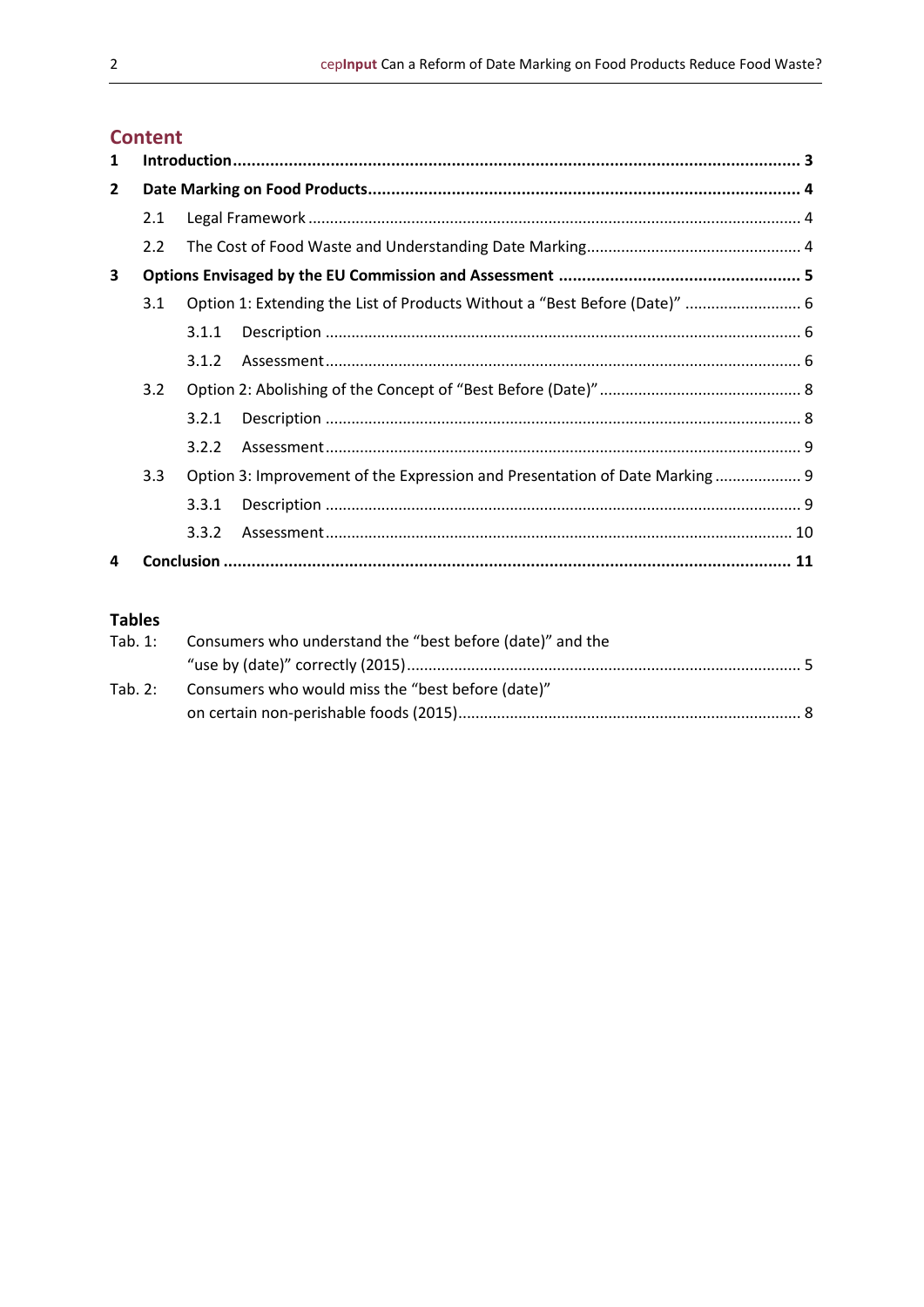#### <span id="page-2-0"></span>**1 Introduction**

As announced in its "Farm to Fork Strategy", the EU Commission wants to halve per capita food waste at retail and consumer levels by 2030.<sup>1</sup> To achieve this, the EU Commission will propose legally binding targets for waste reduction by 2023.<sup>2</sup> At the consumer level specifically, the EU Commission wants to reduce food waste by changing the rules for date marks on food products by the end of 2022.<sup>3</sup>

The EU Commission believes there is widespread misunderstanding of date marking that leads to considerable amounts of food waste.<sup>4</sup> According to the Commission, a better understanding of date marking, by all actors concerned, can prevent and reduce food waste in the EU.<sup>5</sup>

To that end, it envisages a revision of the regulation on the provision of food information to consumers  $-$  "FIC Regulation"<sup>6</sup> – which currently requires most pre-packed foods to display a date mark indicating to consumers whether a threshold has been reached either in the product's safety ("use by (date)") or its quality ("best before (date)"<sup>7</sup>).<sup>8</sup>

Different options<sup>9</sup> are envisaged in this regard in the corresponding "Inception Impact Assessment"<sup>10</sup> which sets out the EU Commission's initial analysis of the issue, its policy objectives and possible solutions as well as a preliminary assessment of the likely economic, social and environmental impact. This will be followed by the involvement of stakeholders by way of a public consultation $^{11}$ . The EU Commission plans to adopt a proposal on corresponding changes to food law in the fourth quarter of 2022.<sup>12</sup>

This cep**Input** will first provide necessary information about date marking on food products (Section 2) before going on to describe and assess the initial consumer-related policy options envisaged by the EU Commission in its "Inception Impact Assessment" (Section 3). The Commission may – in the actual proposal in 2022 – propose different or additional options. The focus here is on the options presented by the EU Commission at this early stage in preparation for the forthcoming public consultation.

<sup>1</sup> See cep**PolicyBrief** [from the Centres for European Policy Network.](https://www.cep.eu/fileadmin/user_upload/cep.eu/Studien/cepAnalyse_Farm_To_Fork/cepPolicyBrief_Farm_To_Fork_final.pdf) All sources last accessed 19 October 2021.

<sup>&</sup>lt;sup>2</sup> EU Commission (2020), "[A Farm to Fork Strategy](https://eur-lex.europa.eu/resource.html?uri=cellar:ea0f9f73-9ab2-11ea-9d2d-01aa75ed71a1.0001.02/DOC_1&format=PDF)", p. 14. See cepPolicyBrief [from the Centres for European Policy Network.](https://www.cep.eu/fileadmin/user_upload/cep.eu/Studien/cepAnalyse_Farm_To_Fork/cepPolicyBrief_Farm_To_Fork_final.pdf) <sup>3</sup> See cepPolicyBrief [from the Centres for European](https://www.cep.eu/fileadmin/user_upload/cep.eu/Studien/cepAnalyse_Farm_To_Fork/cepPolicyBrief_Farm_To_Fork_final.pdf) Policy Network and EU Commission (2020), "[Inception Impact Assess](https://eur-lex.europa.eu/legal-content/EN/TXT/DOC/?uri=PI_COM:Ares(2020)7905364&from=EN)[ment on the proposal for a revision of Regulation NO 1169/2011 on the provision of food information to consumers](https://eur-lex.europa.eu/legal-content/EN/TXT/DOC/?uri=PI_COM:Ares(2020)7905364&from=EN)", p. 4

et seq.

<sup>4</sup> EU Commission (2020), "[A Farm to Fork Strategy](https://eur-lex.europa.eu/resource.html?uri=cellar:ea0f9f73-9ab2-11ea-9d2d-01aa75ed71a1.0001.02/DOC_1&format=PDF)", p. 14.

<sup>&</sup>lt;sup>5</sup> EU Commission (2021), "<u>[Date marking and food waste](https://ec.europa.eu/food/food/food-waste/eu-actions-against-food-waste/date-marking-and-food-waste_en)</u>".<br><sup>6</sup> Begulation on the provision of food information to consu

Regulation on the provision of food information to consumers [\[\(EU\) 1169/2011\]](https://eur-lex.europa.eu/legal-content/EN/TXT/PDF/?uri=CELEX:32011R1169&from=EN).

<sup>&</sup>lt;sup>7</sup> Also called the "date of minimum durability"; see Art. 2 (2) (r) and No. (1) (a) of Annex X of the FIC Regulation.

<sup>&</sup>lt;sup>8</sup> EU Commission (2018), "Market study on date marking and other information provided on food labels and food waste [prevention](https://op.europa.eu/en/publication-detail/-/publication/e7be006f-0d55-11e8-966a-01aa75ed71a1/language-en)", p. iii.

<sup>&</sup>lt;sup>9</sup> Some of these options are subject to multiple interpretations.

<sup>&</sup>lt;sup>10</sup> EU Commission (2020), "<u>[Inception Impact Assessment on the proposal for a revision of Regulation No](https://eur-lex.europa.eu/legal-content/EN/TXT/DOC/?uri=PI_COM:Ares(2020)7905364&from=EN) 1169/2011 on the</u> [provision of food information to consumers](https://eur-lex.europa.eu/legal-content/EN/TXT/DOC/?uri=PI_COM:Ares(2020)7905364&from=EN)", p. 1-2 and p. 4-5. The EU Commission's initial analysis of a problem, its policy objectives and possible solutions as well as likely impacts are set out in these public "Inception Impact Assessments". This can then be followed by an "Impact Assessment" and a public consultation in which stakeholders are consulted on all key aspects; see also EU Commission (2021), "*[Impact assessments](https://ec.europa.eu/info/law/law-making-process/planning-and-proposing-law/impact-assessments_en)*". This is then regularly followed by a (legislative) proposal of the EU Commission.

<sup>&</sup>lt;sup>11</sup> Then accessible under: Food labelling - [revision of rules on information provided to consumers.](https://ec.europa.eu/info/law/better-regulation/have-your-say/initiatives/12749-Food-labelling-revision-of-rules-on-information-provided-to-consumers_en)

<sup>12</sup> See altogether EU Commission (2020), "[Inception Impact Assessment on the proposal for a revision of Regulation No](https://eur-lex.europa.eu/legal-content/EN/TXT/DOC/?uri=PI_COM:Ares(2020)7905364&from=EN) [1169/2011 on the provision of food information to consumers](https://eur-lex.europa.eu/legal-content/EN/TXT/DOC/?uri=PI_COM:Ares(2020)7905364&from=EN)", p. 1-2 and p. 4-7.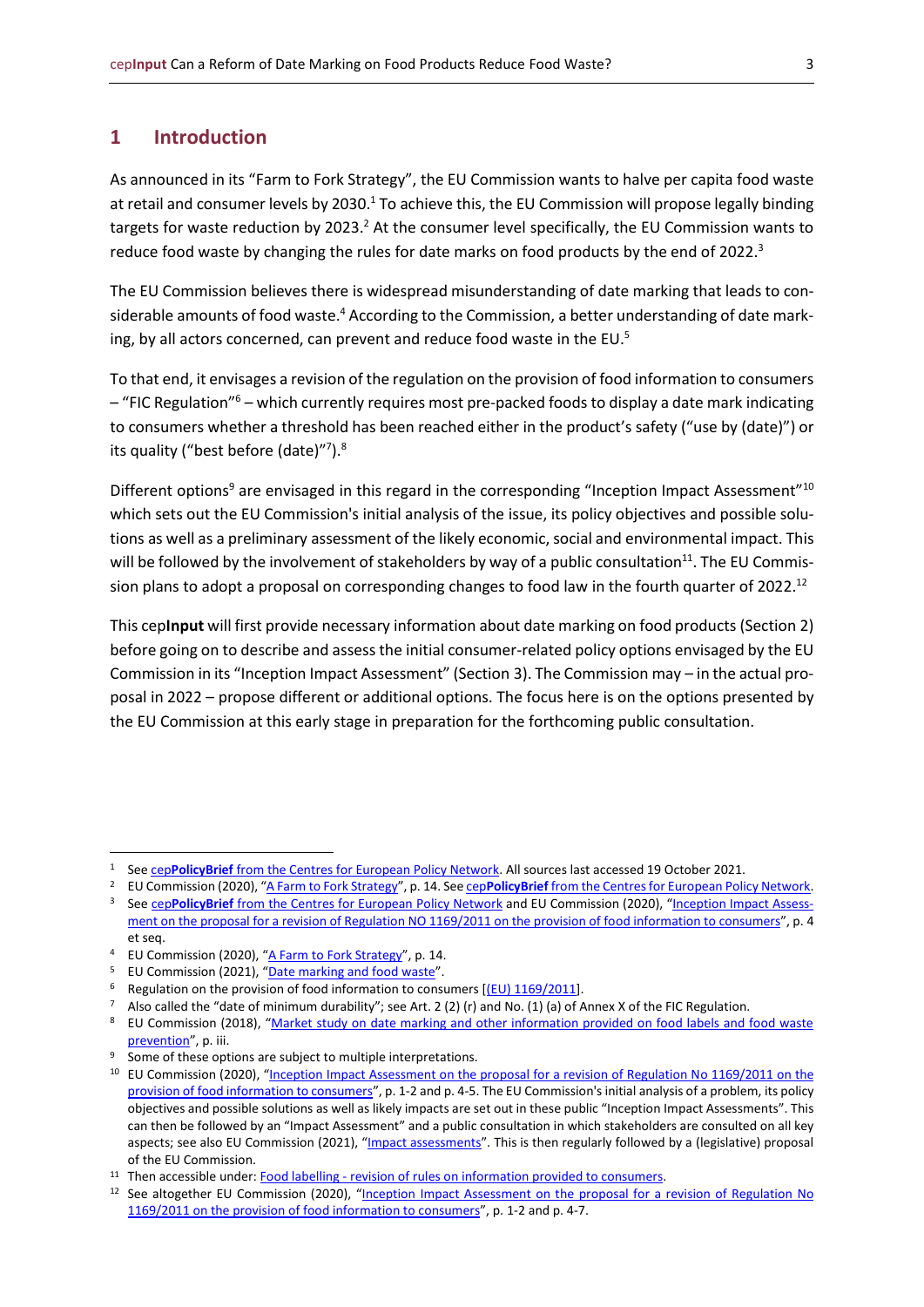#### <span id="page-3-0"></span>**2 Date Marking on Food Products**

#### <span id="page-3-1"></span>**2.1 Legal Framework**

The FIC Regulation requires date marking on most pre-packed food products in the form of either a "best before (date)" or a "use by (date)". This may be supplemented by additional pictograms or symbols.<sup>13</sup> Food business operators, usually the manufacturer or producer, decide which form of date marking is used on the basis of and according to the rules in the FIC Regulation.<sup>14</sup> In this regard, three possibilities are set out in the FIC Regulation:

- "best before (date)": the date until which the food retains its specific properties when properly stored,<sup>15</sup> i.e., after that date a product may no longer be of optimal quality.<sup>16</sup>
- "use by (date)": the date after which a food is deemed unsafe to consume as it is likely to constitute an immediate danger to human health. 17
- no date: certain food products such as fresh fruit, vegetables and wines do not require a date. 18

#### <span id="page-3-2"></span>**2.2 The Cost of Food Waste and Understanding Date Marking**

As of 2012<sup>19</sup>, about 88 million tonnes of food waste were generated in the EU-28.<sup>20</sup> This amounts to 173 kg per capita and means that about 20% of the total food produced was wasted.<sup>21</sup> At about 53%, private households contributed most to food waste.<sup>22</sup> The corresponding cost of all food waste in the EU-28 in 2012 was estimated to be around EUR 143 billion.<sup>23</sup> Private households accounted for twothirds of this, amounting to around EUR 98 billion.<sup>24</sup>

<sup>13</sup> Art. 9 (1) (f); Art. 9 (2) and Annex 10 of the FIC Regulation and EU Commission (2018), "Market study on date marking and [other information provided on food labels and food waste prevention](https://op.europa.eu/en/publication-detail/-/publication/e7be006f-0d55-11e8-966a-01aa75ed71a1/language-en)", p. iii.

<sup>&</sup>lt;sup>14</sup> European Commission (2021), "[Food business operators and date marking](https://ec.europa.eu/food/safety/food-waste/eu-actions-against-food-waste/date-marking-and-food-waste_en)"; Food Safety Authority of Ireland (2021) "[Shelf](https://www.fsai.ie/faq/shelf_life/best_before_and_use_by.html)[life: Best before and Use by dates](https://www.fsai.ie/faq/shelf_life/best_before_and_use_by.html)". Art. 24 (1) FIC Regulation stipulates that foods, which from a microbiological point of view are highly perishable and are therefore likely after a short period to constitute an immediate danger to human health, cannot have a "best before (date)" (also called "minimum durability date") but must have a "use by (date)".

<sup>15</sup> Art. 2 (2) (r) and No. (1) (a) of Annex X of the FIC Regulation – also called the "date of minimum durability".

<sup>&</sup>lt;sup>16</sup> EU Commission (2015), "[Milan BExpo 2015: A behavioural study on food choices and eating habits](https://ec.europa.eu/food/system/files/2020-06/fw_eu-actions_bexpo-milan_final-report.pdf)", p. 17.

<sup>17</sup> Art. 24 (1) FIC Regulation.

<sup>18</sup> Art. 9 (1) (f) in conjunction with Art. 24 (2) and No. (1) (d) of Annex X of the FIC Regulation.

 $19$  These figures are relatively old. However, newer EU wide numbers are not available yet. The EU Commission is gathering data from Member States to create a new baseline by 2022 for its target to reduce food waste (see cep**[PolicyBrief](https://www.cep.eu/fileadmin/user_upload/cep.eu/Studien/cepAnalyse_Farm_To_Fork/cepPolicyBrief_Farm_To_Fork_final.pdf)** from [the Centres for European Policy Network\)](https://www.cep.eu/fileadmin/user_upload/cep.eu/Studien/cepAnalyse_Farm_To_Fork/cepPolicyBrief_Farm_To_Fork_final.pdf). Currently, the EU Commission is using these numbers as well, see e.g. in recent publications: EU Commission (2021), "[Food Waste](https://ec.europa.eu/food/food/food-waste/stop-food-waste_en)".

<sup>&</sup>lt;sup>20</sup> Fusions (2016), "[Estimates of European food waste levels](http://www.eu-fusions.org/phocadownload/Publications/Estimates%20of%20European%20food%20waste%20levels.pdf)", p. 4. There is "moderately high uncertainty" regarding the estimate of food waste amounts. The approximate 95% confidence interval is 14 million tonnes so that the range of results is 74 to 101 million tonnes. Other limitations apply as well – generally, an increase in the number of Member States with sufficient and continuous measurement of food waste is necessary to monitor the above mentioned waste reduction target; see altogether Fusions (2016), "[Estimates of European food waste levels](http://www.eu-fusions.org/phocadownload/Publications/Estimates%20of%20European%20food%20waste%20levels.pdf)", p. 5.

<sup>&</sup>lt;sup>21</sup> Fusions (2016), "[Estimates of European food waste levels](http://www.eu-fusions.org/phocadownload/Publications/Estimates%20of%20European%20food%20waste%20levels.pdf)", p. 4.

<sup>&</sup>lt;sup>22</sup> Fusions (2016), "[Estimates of European food waste levels](http://www.eu-fusions.org/phocadownload/Publications/Estimates%20of%20European%20food%20waste%20levels.pdf)", p. 4.

<sup>&</sup>lt;sup>23</sup> Fusions (2016), "Estimates [of European food waste levels](http://www.eu-fusions.org/phocadownload/Publications/Estimates%20of%20European%20food%20waste%20levels.pdf)", p. 5.

<sup>24</sup> Fusions (2016), "[Estimates of European food waste levels](http://www.eu-fusions.org/phocadownload/Publications/Estimates%20of%20European%20food%20waste%20levels.pdf)", p. 5.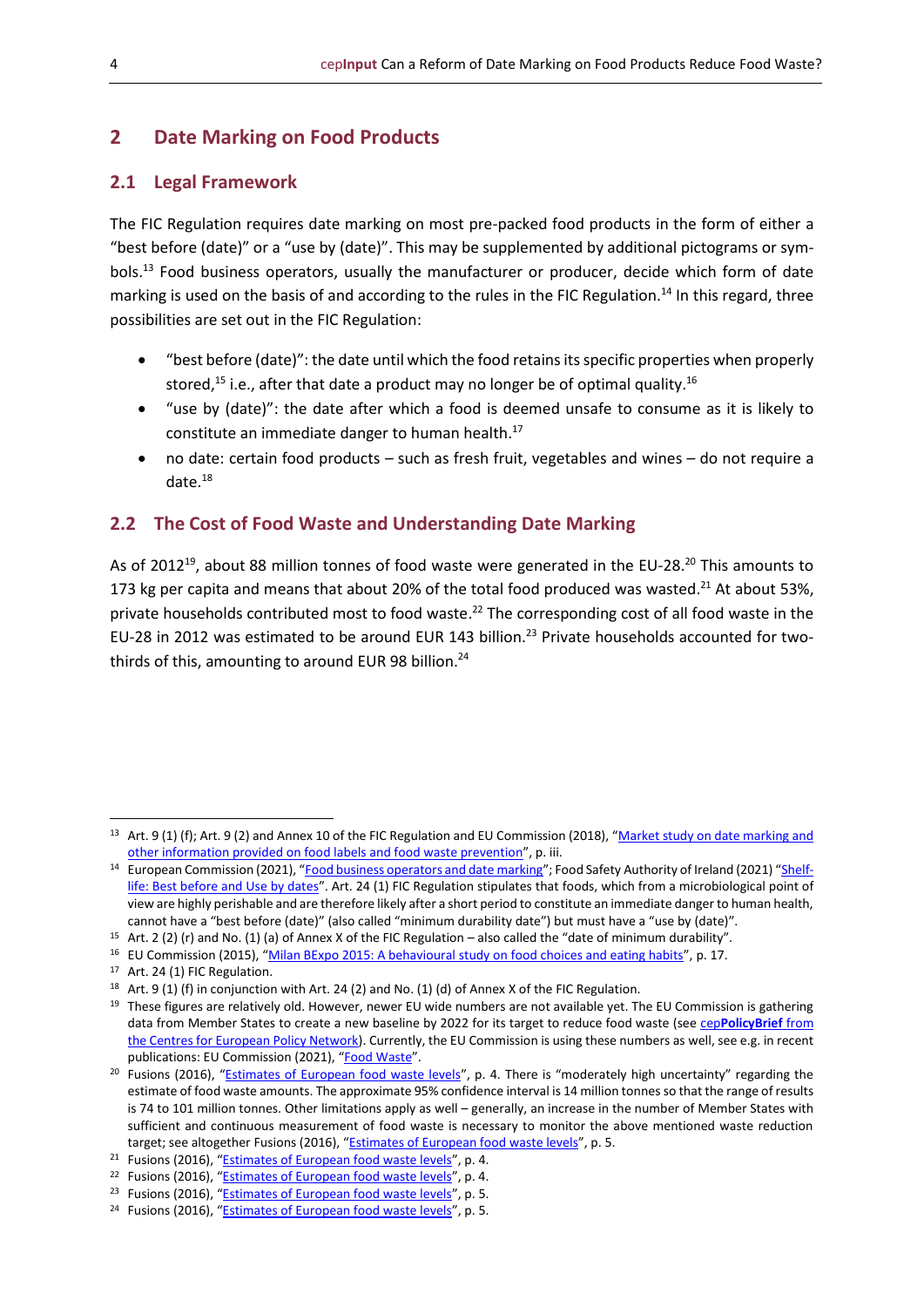The EU Commission regards the misunderstanding of date marking as a relevant factor for food waste at consumer level.<sup>25</sup> It estimates that up to 10% of the 88 million tonnes of food waste generated in the EU annually is linked to date marking.<sup>26</sup>

According to a 2015 survey by the EU Commission, about 47% of consumers in the EU-28 understood the "best before (date)" correctly and 40% understood the "use by (date)" correctly.<sup>27</sup> The same survey also showed that the level of understanding of date marking varies in the EU (see Tab. 1).

| <b>Member State</b> | <b>Percentages</b> | <b>Member State</b> | <b>Percentages</b> | <b>Member State</b> | <b>Percentages</b> |
|---------------------|--------------------|---------------------|--------------------|---------------------|--------------------|
| Austria             | 45% / 14%          | France              | 55% / 33%          | Malta               | 48% / 61%          |
| <b>Belgium</b>      | 48% / 30%          | Germany             | 51% / 13%          | <b>Netherlands</b>  | 49% / 29%          |
| <b>Bulgaria</b>     | 21% / 54%          | Greece              | 22% / 66%          | Poland              | 24% / 57%          |
| Croatia             | 36% / 36%          | Hungary             | 37% / 42%          | Portugal            | 34% / 44%          |
| Cyprus              | 27%/61%            | Ireland             | 56% / 53%          | Romania             | 12% / 71%          |
| Czech Rep.          | 48% / 52%          | Italy               | 56% / 52%          | Slovakia            | 38% / 44%          |
| Denmark             | 55% / 43%          | Latvia              | 30% / 51%          | Slovenia            | 50% / 26%          |
| Estonia             | 65% / 48%          | Lithuania           | 24% / 48%          | Spain               | 49% / 45%          |
| Finland             | 57% / 26%          | Luxembourg          | 48% / 22%          | Sweden              | 68% / 17%          |
| United Kingdom      | 57% / 43%          |                     |                    | EU-28 average       | 47% / 40%          |

<span id="page-4-1"></span>**Tab. 1: Consumers who understand the "best before (date)" and the "use by (date)" correctly (2015)**

Source: EU Commission (2015), "[Flash Eurobarometer 425: Food waste and date marking](https://europa.eu/eurobarometer/surveys/detail/2095)", Publication Reports, results Q4/Q5, p. T 4 and T 5.

#### <span id="page-4-0"></span>**3 Options Envisaged by the EU Commission and Assessment**

In its Inception Impact Assessment<sup>28</sup>, the Commission presents three options involving a change of the current rules for date marks on food packaging. Its main objective is to reduce food waste at consumer level by improving consumer understanding of the two date marks. Although the "use by (date)" mark is even less understood than the "best before (date)" mark, the EU Commission focuses on the latter, asserting that quite a few consumers throw away food when the "best before (date)" has passed, including food that is still safe to consume and that this is in part due to the misunderstanding of date marking. According to the Commission, the "best before (date)" is misconstrued as signalling that it is not safe to consume the food product anymore.<sup>29</sup> Research from the United Kingdom has shown that there is a peak in food items with a "best before (date)" being thrown away shortly after the date indicated. 30

<sup>&</sup>lt;sup>25</sup> See EU Commission (2021) "[Date marking and food waste](https://ec.europa.eu/food/safety/food-waste/eu-actions-against-food-waste/date-marking-and-food-waste_en)" and EU Commission (2018), "Market study on date marking [and other information provided on food labels and food waste prevention](https://op.europa.eu/en/publication-detail/-/publication/e7be006f-0d55-11e8-966a-01aa75ed71a1/language-en)", p. iii and p. 12.

<sup>&</sup>lt;sup>26</sup> EU Commission (2018), "Market study on date marking and other information provided on food labels and food waste [prevention](https://op.europa.eu/en/publication-detail/-/publication/e7be006f-0d55-11e8-966a-01aa75ed71a1/language-en)", p. iii; EU Commission (2021) "[Date marking and food waste](https://ec.europa.eu/food/safety/food-waste/eu-actions-against-food-waste/date-marking-and-food-waste_en)".

<sup>&</sup>lt;sup>27</sup> EU Commission (2015), "[Flash Eurobarometer 425: Food waste and date marking](https://europa.eu/eurobarometer/surveys/detail/2095)", Publication Reports, results Q4/Q5, p. T 4 and T 5.

<sup>&</sup>lt;sup>28</sup> EU Commission (2020), "Inception Impact Assessment on the proposal for a revision of Regulation No 1169/2011 on the [provision of food information to consumers](https://eur-lex.europa.eu/legal-content/EN/TXT/DOC/?uri=PI_COM:Ares(2020)7905364&from=EN)", p. 4 et seq.

<sup>&</sup>lt;sup>29</sup> EU Commission (2015), "[Milan BExpo 2015: A behavioural study on food](https://ec.europa.eu/food/system/files/2020-06/fw_eu-actions_bexpo-milan_final-report.pdf) choices and eating habits", p. 24.

<sup>&</sup>lt;sup>30</sup> WRAP (2011), "[Consumer insight: date labels and storage guidance](https://wrap.org.uk/sites/default/files/2020-12/Consumer-insight-date-labels-and-storage-guidance.pdf)", p. 39; EU Commission (2015), "Milan BExpo 2015: A [behavioural study on food choices and eating habits](https://ec.europa.eu/food/system/files/2020-06/fw_eu-actions_bexpo-milan_final-report.pdf)", p. 24.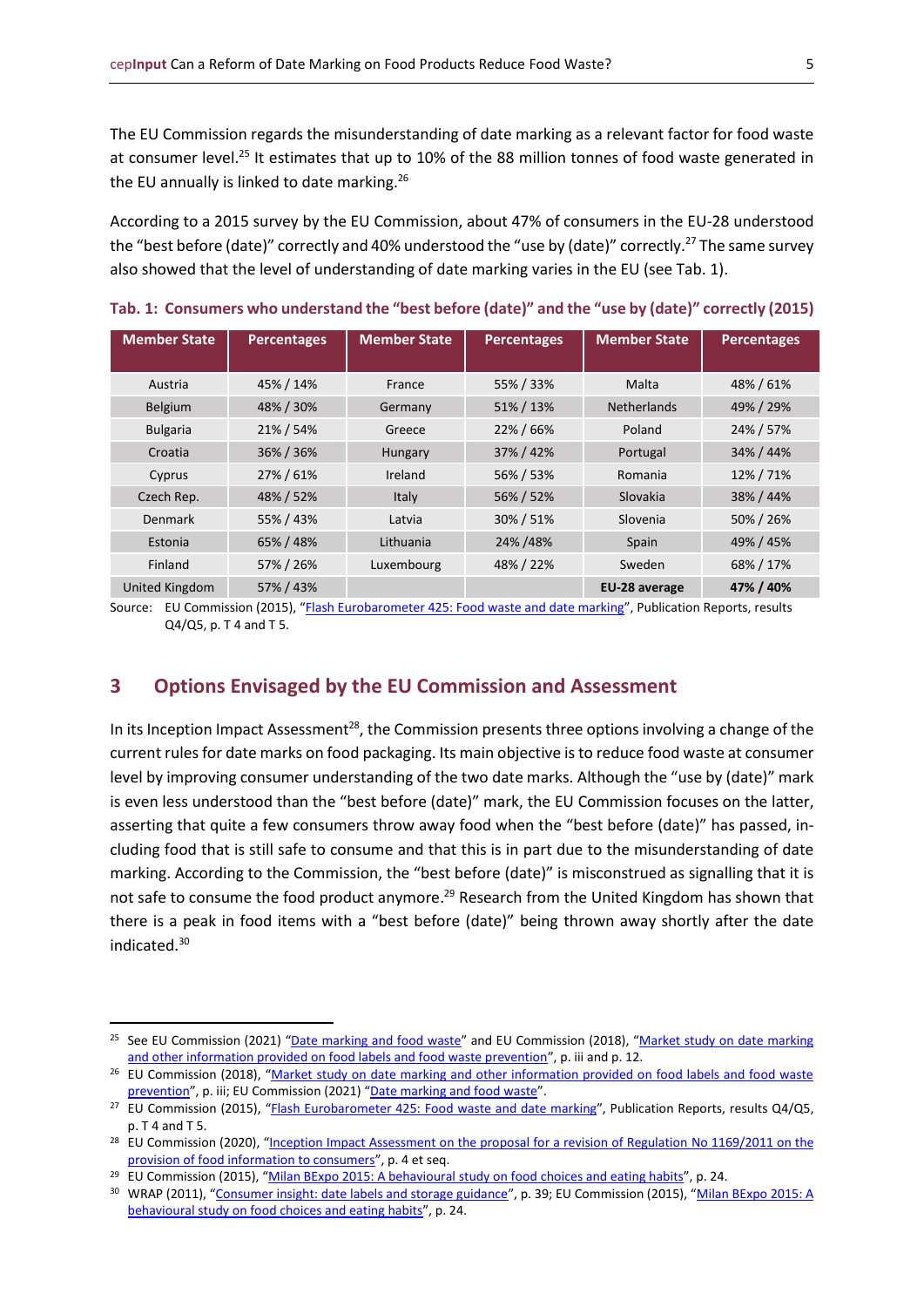The EU Commission discusses extending the list of products which do not require a "best before (date)" (3.1), abolishing the "best before (date)" (3.2), and the possibility of improving the expression and presentation of both date marks (3.3).<sup>31</sup>

#### <span id="page-5-0"></span>**3.1 Option 1: Extending the List of Products Without a "Best Before (Date)"**

#### <span id="page-5-1"></span>**3.1.1 Description**

Under current rules, certain products do not require any date marking.<sup>32</sup> The first option entails extending the list of foods which do not require any date marking. This could apply to e.g. non-perishable products with a long shelf-life such as pasta, rice, coffee and tea.<sup>33</sup>

#### <span id="page-5-2"></span>**3.1.2 Assessment**

Prima facie, removing the "best before (date)" from more pre-packed food products with a long shelflife could be expected to reduce food waste. This is supported by a study $34$  published in the Netherlands in 2017 asserting that there was a reduction of about 12% in food waste for long shelf-life products without a "best before (date)" as compared to those with a "best before (date)".<sup>35</sup>

However, some doubts have to be raised concerning these findings as removing the "best before (date)" from the packaging of long shelf-life products may only have a limited impact on the reduction of consumer food waste.<sup>36</sup> This is based on the results of a risk assessment conducted by the Dutch Government as well as research conducted in the United Kingdom. <sup>37</sup> The risk assessment was done to find out which products could safely be added to the list of products which do not require date marking. It concluded, that this would include dry pasta, couscous, coffee/tea, rice, instant powder, dried spices and flour.<sup>38</sup> In the Netherlands, however, the passing of the "best before (date)" is not the main reason for food waste in relation to these products.<sup>39</sup> Furthermore, none of these products fall into

<sup>&</sup>lt;sup>31</sup> EU Commission (2020), "Inception Impact Assessment on the proposal for a revision of Regulation No 1169/2011 on the [provision of food information to consumers](https://eur-lex.europa.eu/legal-content/EN/TXT/DOC/?uri=PI_COM:Ares(2020)7905364&from=EN)", p. 4 et seq.

 $32$  Art. 9 (1) (f); Art. 24 (2) in conjunction with No. (1) (d) of Annex X of the FIC Regulation. Products listed include fresh fruit and vegetables, wine, bakers´ or pastry cooks´ wares (which are normally consumed within 24 hours of manufacture), vinegar, cooking salt and solid sugar.

<sup>33</sup> EU Commission (2020), "[Inception Impact Assessment on the proposal for a revision of Regulation No](https://eur-lex.europa.eu/legal-content/EN/TXT/DOC/?uri=PI_COM:Ares(2020)7905364&from=EN) 1169/2011 on the [provision of food information to consumers](https://eur-lex.europa.eu/legal-content/EN/TXT/DOC/?uri=PI_COM:Ares(2020)7905364&from=EN)", p. 5.

<sup>34</sup> The results of this study are based on a small experiment with only 86 participants; see Wageningen Food & Biobased Research (2017), "The effect of date marking terminology of products with a long shelf life on food discarding behavior of [consumers](https://ec.europa.eu/food/system/files/2019-05/fw_lib_dm_nld_wageningen-ur_terminology-effect.pdf)", p. 3.

<sup>&</sup>lt;sup>35</sup> The study found: When the term "best before (date)" is used, about 40% of the products are thrown away. When there is no date on the packaging, about 27% of the products are thrown away. See Wageningen Food & Biobased Research (2017), "[The effect of date marking terminology of products with a long shelf life on food discarding behavior of consumers](https://ec.europa.eu/food/system/files/2019-05/fw_lib_dm_nld_wageningen-ur_terminology-effect.pdf)", p. 3 and p. 22.

<sup>&</sup>lt;sup>36</sup> A 12% reduction in food waste, as demonstrated by the Dutch study from 2017 mentioned earlier, does seem like a significant amount at first. However, this study is not representative for the whole of the EU and provides only an indicative insight as the experiment only involved 86 Dutch consumers; see Wageningen Food & Biobased Research (2017), "The [effect of date marking terminology of products with a long shelf life on food discarding behavior of consumers](https://ec.europa.eu/food/system/files/2019-05/fw_lib_dm_nld_wageningen-ur_terminology-effect.pdf)", p. 3. It is therefore not certain that removing the "best before (date)" would reduce food waste EU-wide in that amount.

<sup>&</sup>lt;sup>37</sup> WRAP (2011), "[Consumer insight: date labels and storage guidance](https://wrap.org.uk/sites/default/files/2020-12/Consumer-insight-date-labels-and-storage-guidance.pdf)", p. 33; Figure 1; EU Commission (2015), "Milan BExpo [2015: A behavioural study on food choices and eating habits](https://ec.europa.eu/food/system/files/2020-06/fw_eu-actions_bexpo-milan_final-report.pdf)", p. 23 and Nederlandse Voedsel-en warenautoriteit, Ministerie van Economische Zaken (2016), "Advisory Report on the options to extend the list of foods that are exempted from [the requirement to bear a date mark](https://english.nvwa.nl/binaries/nvwa-en/documents/consumers/food/safety/documents/advice-of-buro-on-the-options-to-extend-the-list-of-foods-that-are-exempted-from-the-requirement-to-bear-a-date-mark/advice-of-buro-on-the-options-to-extend-the-list-of-foods-that-are-exempted-from-the-requirement-to-bear-a+date-mark.pdf)", p. 6-7 and p. 10-11.

<sup>&</sup>lt;sup>38</sup> Nederlandse Voedsel-en warenautoriteit, Ministerie van Economische Zaken (2016), "Advisory Report on the options to [extend the list of foods that are exempted from the requirement to bear a date mark](https://english.nvwa.nl/binaries/nvwa-en/documents/consumers/food/safety/documents/advice-of-buro-on-the-options-to-extend-the-list-of-foods-that-are-exempted-from-the-requirement-to-bear-a-date-mark/advice-of-buro-on-the-options-to-extend-the-list-of-foods-that-are-exempted-from-the-requirement-to-bear-a+date-mark.pdf)", p. 6 et seq.

<sup>&</sup>lt;sup>39</sup> Nederlandse Voedsel-en warenautoriteit, Ministerie van Economische Zaken (2016), "Advisory Report on the options to [extend the list of foods that are exempted from the requirement to bear a date mark](https://english.nvwa.nl/binaries/nvwa-en/documents/consumers/food/safety/documents/advice-of-buro-on-the-options-to-extend-the-list-of-foods-that-are-exempted-from-the-requirement-to-bear-a-date-mark/advice-of-buro-on-the-options-to-extend-the-list-of-foods-that-are-exempted-from-the-requirement-to-bear-a+date-mark.pdf)", p. 6-7 and p. 10. These are: meat,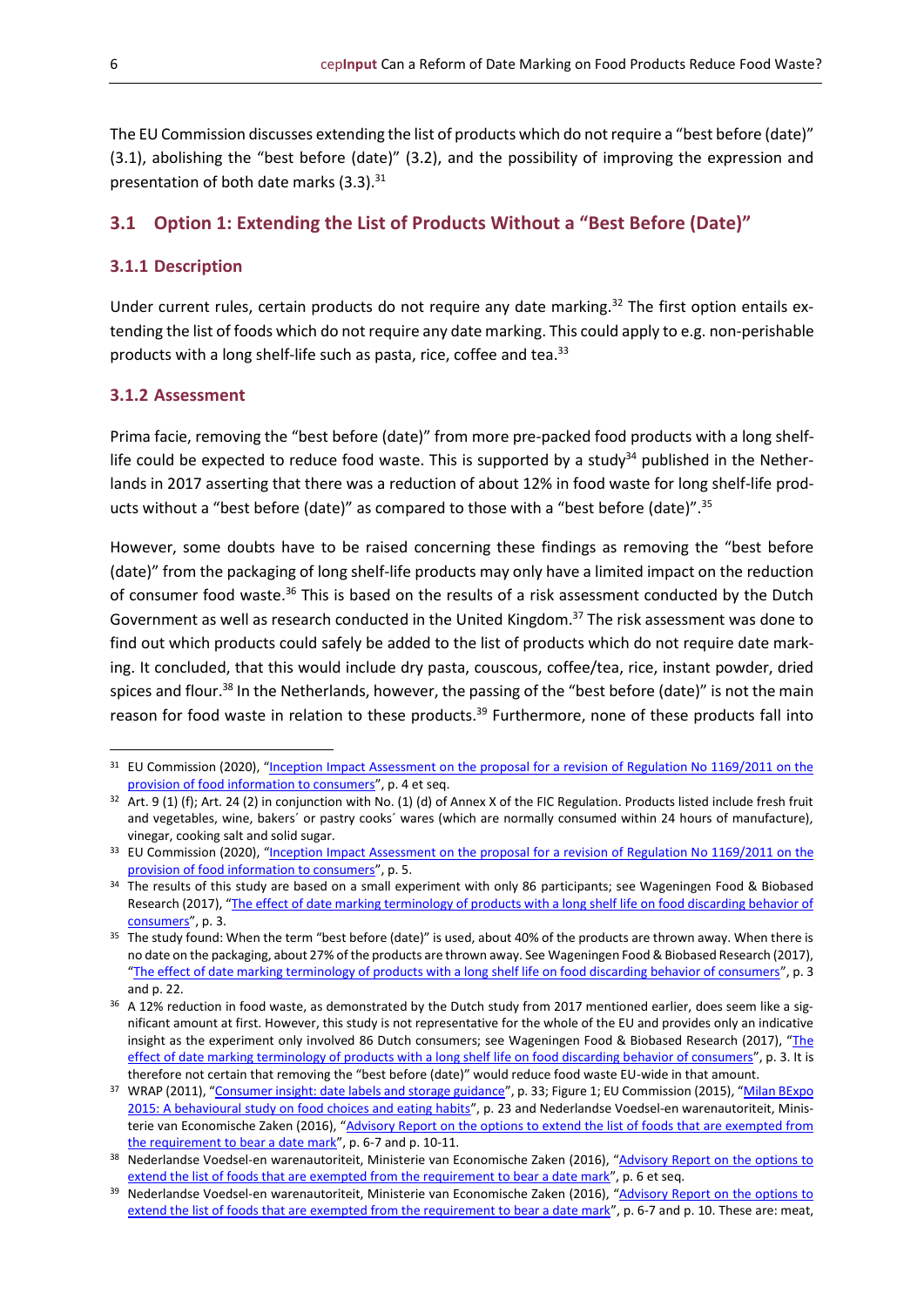product groups that contribute most to food waste or for which changes to date marking would have a high chance of reducing food waste in the EU-28 since the main food categories contributing most to food waste are fruit and vegetables, bakery products, meat and dairy products. The best chance of preventing food waste in relation to date marking comes from milk and yoghurts, fresh juices, chilled meat and fish.<sup>40</sup> Also, research in the United Kingdom showed that only 1.1% of all food products wasted were pasta, rice and noodles.<sup>41</sup> Thus, these may not have a substantial impact on consumer food waste.

Removing the date marking may even lead to more food waste, as an experiment<sup>42</sup> in 2015 showed.<sup>43</sup> This indicated that only a small group of consumers is likely to decrease food waste if the "best before (date)" were to be removed, whereas the majority might be put at risk to dispose even more food.<sup>44</sup> This experiment concluded i.a. that keeping the "best before (date)" on long shelf-life products would avoid more food waste.<sup>45</sup> Similarly, a study conducted in 2018 identified concerns, among national competent authorities, that consumers were used to the "best before (date)" on some long shelf-life products and that removing the date might be counterproductive.<sup>46</sup>

In particular, consumers would no longer have information regarding a product's period of optimal quality.<sup>47</sup> This aspect is particularly important for consumers in southern and central-eastern Member States, as can be seen in an opinion poll from 2015. The EU Commission asked consumers whether they would miss the "best before (date)" if it were removed from non-perishable food products such as rice, pasta, coffee and tea. It was found that 54% of the EU-28 respondents do not need this information while 44% of the EU-28 respondents would miss this information.<sup>48</sup> However, these figures vary from Member State to Member State. The majority of participants from Member States such as Cyprus, Greece, Italy, Malta, Portugal and Spain as well as Bulgaria, Croatia, Hungary, Lithuania, Poland and Romania would miss the "best before (date)" if it were removed from certain products (see Tab. 2).

fish, sauces, cheese, dairy products, fruit juices and beer; see Nederlandse Voedsel-en warenautoriteit, Ministerie van Economische Zaken (2016), "[Advisory Report on the options to extend the list of foods that are exempted from the re](https://english.nvwa.nl/binaries/nvwa-en/documents/consumers/food/safety/documents/advice-of-buro-on-the-options-to-extend-the-list-of-foods-that-are-exempted-from-the-requirement-to-bear-a-date-mark/advice-of-buro-on-the-options-to-extend-the-list-of-foods-that-are-exempted-from-the-requirement-to-bear-a+date-mark.pdf)[quirement to bear a date mark](https://english.nvwa.nl/binaries/nvwa-en/documents/consumers/food/safety/documents/advice-of-buro-on-the-options-to-extend-the-list-of-foods-that-are-exempted-from-the-requirement-to-bear-a-date-mark/advice-of-buro-on-the-options-to-extend-the-list-of-foods-that-are-exempted-from-the-requirement-to-bear-a+date-mark.pdf)", p. 10.

<sup>40</sup> See altogether EU Commission (2018), "Market study on date marking and other information provided on food labels and [food waste prevention](https://op.europa.eu/en/publication-detail/-/publication/e7be006f-0d55-11e8-966a-01aa75ed71a1/language-en)", p. iii.

<sup>&</sup>lt;sup>41</sup> WRAP (2011), "[Consumer insight: date labels and storage guidance](https://wrap.org.uk/sites/default/files/2020-12/Consumer-insight-date-labels-and-storage-guidance.pdf)", p. 33; Figure 1, EU Commission (2015), "Milan BExpo [2015: A behavioural study on food choices and eating habits](https://ec.europa.eu/food/system/files/2020-06/fw_eu-actions_bexpo-milan_final-report.pdf)", p. 23.

<sup>&</sup>lt;sup>42</sup> This experiment was done with a relatively small group of 500 people, with participants mainly from Italy; see EU Com-mission (2015), "Milan BExpo [2015: A behavioural study on food choices and eating habits](https://ec.europa.eu/food/system/files/2020-06/fw_eu-actions_bexpo-milan_final-report.pdf)", p. 7.

<sup>43</sup> Conducted by CentERdata, GFK and Ecorys. See EU Commission (2015), "Milan BExpo 2015: A behavioural study on food [choices and eating habits](https://ec.europa.eu/food/system/files/2020-06/fw_eu-actions_bexpo-milan_final-report.pdf)", p. 7.

<sup>&</sup>lt;sup>44</sup> EU Commission (2015), "[Milan BExpo 2015: A behavioural study on food choices and eating habits](https://ec.europa.eu/food/system/files/2020-06/fw_eu-actions_bexpo-milan_final-report.pdf)", p. 24.

<sup>45</sup> EU Commission (2015), "[Milan BExpo 2015: A behavioural study on food choices and eating habits](https://ec.europa.eu/food/system/files/2020-06/fw_eu-actions_bexpo-milan_final-report.pdf)", p. 24.

<sup>&</sup>lt;sup>46</sup> EU Commission (2018), "Market study on date marking and other information provided on food labels and food waste [prevention](https://op.europa.eu/en/publication-detail/-/publication/e7be006f-0d55-11e8-966a-01aa75ed71a1/language-en)", p. 79.

<sup>47</sup> EU Commission (2015), "[Milan BExpo 2015: A behavioural study on food choices and eating habits](https://ec.europa.eu/food/system/files/2020-06/fw_eu-actions_bexpo-milan_final-report.pdf)", p. 24.

<sup>48</sup> EU Commission (2015), "[Flash Eurobarometer 425: Food waste and date marking](https://europa.eu/eurobarometer/surveys/detail/2095)", Publication Reports, results Q6, p. T6.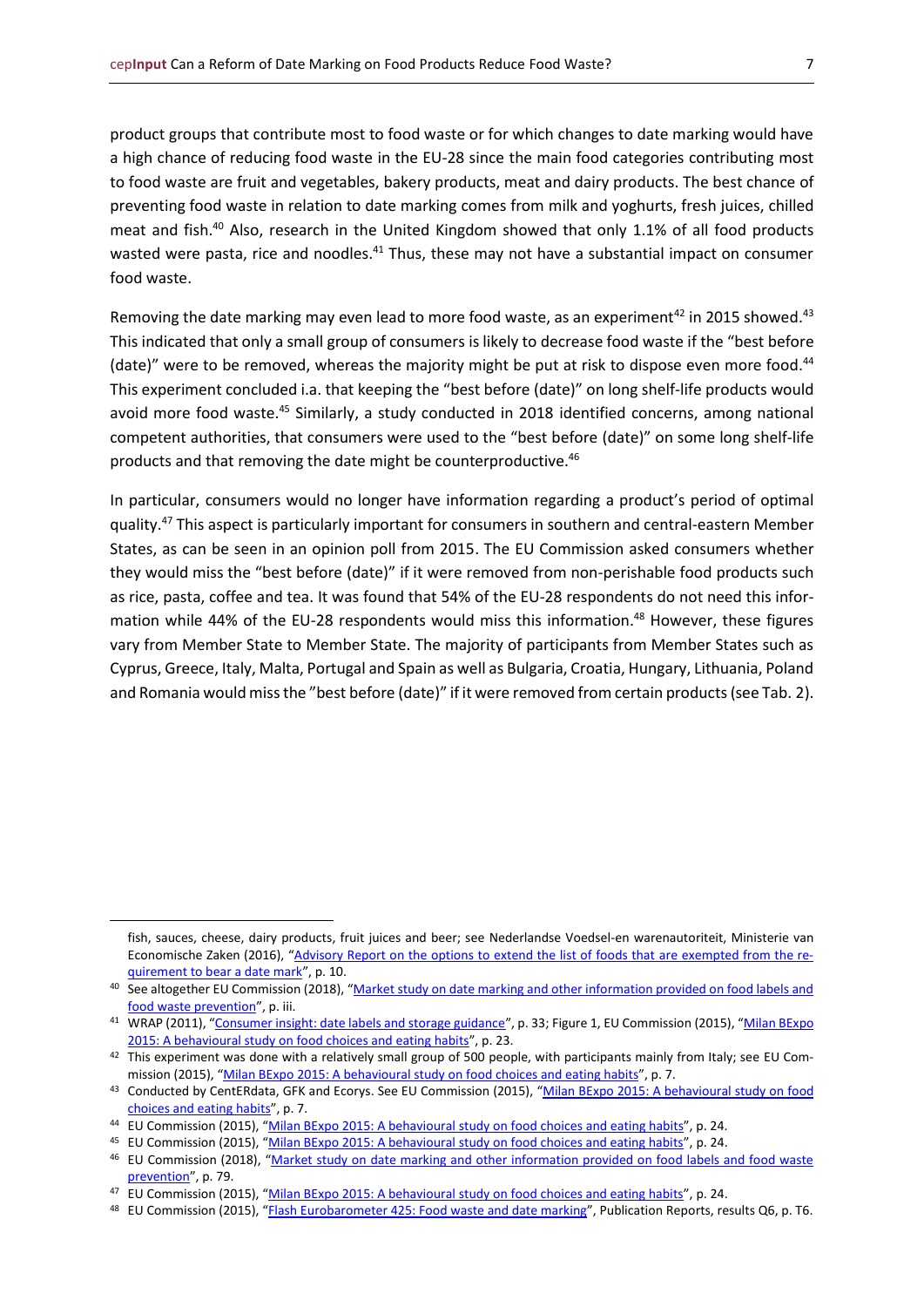| <b>Member State</b> | Percentage | <b>Member State</b> | Percentage | <b>Member State</b> | Percentage |
|---------------------|------------|---------------------|------------|---------------------|------------|
|                     |            |                     |            |                     |            |
| Austria             | 25%        | France              | 25%        | Malta               | 70%        |
| Belgium             | 38%        | Germany             | 25%        | <b>Netherlands</b>  | 25%        |
| <b>Bulgaria</b>     | 62%        | Greece              | 76%        | Poland              | 56%        |
| Croatia             | 54%        | Hungary             | 61%        | Portugal            | 64%        |
| Cyprus              | 77%        | Ireland             | 39%        | Romania             | 65%        |
| Czech Rep.          | 53%        | Italy               | 69%        | Slovakia            | 52%        |
| Denmark             | 40%        | Latvia              | 43%        | Slovenia            | 53%        |
| Estonia             | 54%        | Lithuania           | 55%        | Spain               | 55%        |
| Finland             | 42%        | Luxembourg          | 33%        | Sweden              | 44%        |
| United Kingdom      | 30%        |                     |            | EU-28 average       | 44%        |

<span id="page-7-2"></span>**Tab. 2: Consumers who would miss the "best before (date)" on certain non-perishable foods (2015)**

Source: EU Commission (2015), "[Flash Eurobarometer 425: Food waste and date marking](https://europa.eu/eurobarometer/surveys/detail/2095)", Publication Reports, results Q6, p. T 6.

The importance of quality is supported by the Italian government which argued that food quality is as important as food safety.<sup>49</sup> In a study published in 2018, national competent authorities argued that there are products with a long shelf-life, like coffee, where quality does deteriorate and that it would therefore be reasonable to keep the "best before (date)" on these products.<sup>50</sup>

Any reduction in waste has a positive impact on the environment and on costs for consumers. However, the actual impact of this option would only be limited and is not even certain at EU level.<sup>51</sup> Additionally, considering that valuable information on the period of optimal quality would be lost on certain food products, this option may do more harm than good to the consumer as many EU consumers see a benefit in having this date, even if consumer preferences on this differ within the EU (see Tab. 2).

#### <span id="page-7-0"></span>**3.2 Option 2: Abolishing of the Concept of "Best Before (Date)"**

#### <span id="page-7-1"></span>**3.2.1 Description**

The second option is to abolish the "best before (date)" altogether and keep only one date which would basically be the "use by (date)", i.e. the date up until which a food product is safe to consume. In this case, either the current "use by (date)" would be applied to all food products – apart from those in the list of exemptions (see Section  $3.1.1$ ) – or a new and equivalent term, such as "food safety/health", could be used, which would have to be introduced first.<sup>52</sup>

<sup>49</sup> Euractiv.com (2020), "[New EU food agency tool reopens date marking rift](https://www.euractiv.com/section/agriculture-food/news/new-eu-food-agency-tool-reopens-date-marking-rift/)".

<sup>50</sup> See EU Commission (2018), "Market study on date marking and other information provided on food labels and food waste [prevention](https://op.europa.eu/en/publication-detail/-/publication/e7be006f-0d55-11e8-966a-01aa75ed71a1/language-en)", p. 79.

<sup>51</sup> A 12% reduction in food waste as demonstrated by the Dutch study from 2017 mentioned earlier does seem like a significant amount at first. However, this study is not representative for the whole of the EU and provides only an indicative insight as the experiment only involved 86 Dutch consumers. It is therefore not certain that removing the "best before (date)" would reduce food waste EU-wide in that amount. See: Wageningen Food & Biobased Research (2017), "The effect [of date marking terminology of products with a long shelf life on food discarding behavior of consumers](https://ec.europa.eu/food/system/files/2019-05/fw_lib_dm_nld_wageningen-ur_terminology-effect.pdf)", p. 3.

<sup>&</sup>lt;sup>52</sup> EU Commission (2020), "Inception Impact Assessment on the proposal for a revision of Regulation No 1169/2011 on the [provision of food information to consumers](https://eur-lex.europa.eu/legal-content/EN/TXT/DOC/?uri=PI_COM:Ares(2020)7905364&from=EN)", p. 5.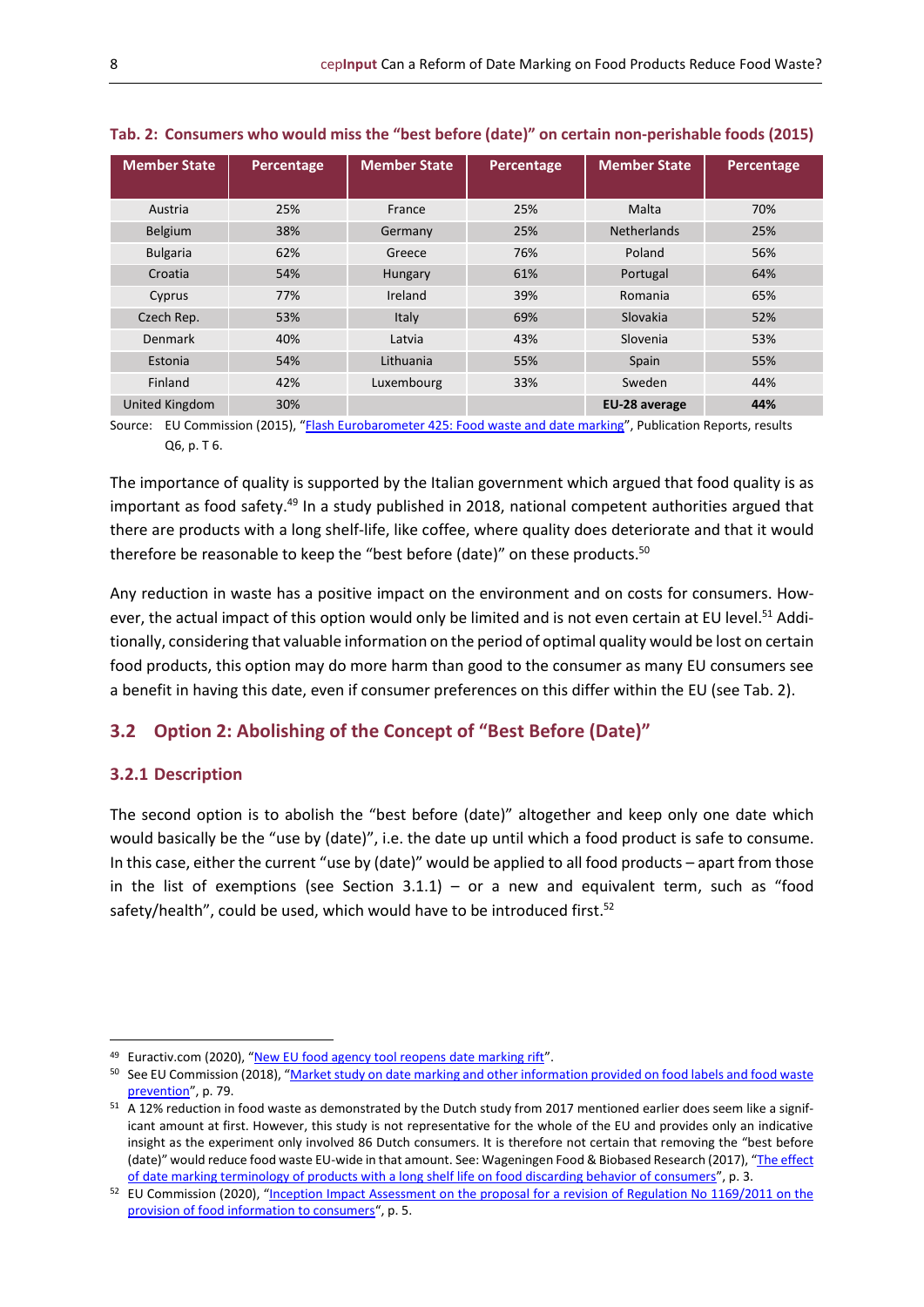#### <span id="page-8-0"></span>**3.2.2 Assessment**

Prima facie, abolishing the "best before (date)" could be an effective way of reducing food waste among consumers as it would remove confusion. The passing of that date is one of the main reasons that consumers throw food away even when it is still safe to consume.<sup>53</sup> Thus, having the "use by (date)"– or an equivalent new term – as the only marking might increase the understanding of that date mark. 54

However, the actual reduction is unknown<sup>55</sup> due to a lack of current data and research. More research will therefore need to be conducted. Additionally, abolishing the "best before (date)" will have negative consequences for the available information regarding a product's period of optimal quality. This information may be important to help consumers make well-informed choices, e.g. on products whose quality deteriorates over time, but which are still safe to consume, such as coffee.<sup>56</sup> This outweighs the mere potential advantages in terms of food waste reduction. Therefore, the "best before (date)" should be kept until further evidence of food waste reduction is provided.

#### <span id="page-8-1"></span>**3.3 Option 3: Improvement of the Expression and Presentation of Date Marking**

#### <span id="page-8-2"></span>**3.3.1 Description**

The third option is to improve the way of expressing the two different types of date mark. This option is less concrete and the EU Commission's thoughts on this remain general. The aim is to improve understanding of the difference between the safety and quality aspects of date marking.<sup>57</sup>

An improvement of the expression and presentation could entail a large variety of changes, including terminology, format and visual presentation. For example:

- a. alternative or additional wording such as "best before, often good after", "expiration date end, best quality before end";
- b. a mandatory graphical/visual representation;
- c. different colouring, e.g. red for the "use by (date)" and green for the "best before (date)"; or
- d. use of additional pictograms, such as a "stop" sign for the "use by (date)".<sup>58</sup>

<sup>53</sup> This is shown by the outcome of surveys in Sweden and Ireland, where passing this date was mentioned as one of the main reasons for throwing away food. 55% of participants in the survey in Ireland mention passing the "best before date" as one of the main reasons for throwing away food. In Sweden it was among the top 3 reasons. See: H. M**ø**ller et al. (2016), "[Food waste and date labelling: Issues affecting the durability](https://norden.diva-portal.org/smash/get/diva2:950731/FULLTEXT04.pdf)", p. 68; thejournal.ie (2020), "[Bread is Ireland´s most wasted](https://www.thejournal.ie/bread-food-waste-epa-5218096-Sep2020/)  [food with 41% of people admitting they throw it out](https://www.thejournal.ie/bread-food-waste-epa-5218096-Sep2020/)".

<sup>54</sup> EU Commission (2015), "[Milan BExpo 2015: A behavioural study on food choices and eating habits](https://ec.europa.eu/food/system/files/2020-06/fw_eu-actions_bexpo-milan_final-report.pdf)", p. 24.

<sup>55</sup> It is known that consumers throw away food that has passed the "best before (date)" even when it is still safe to consume and that passing that date is one of the main reasons for consumers to throw away food in certain EU Member States. However, this is based on relatively old research in certain Member States only, e.g. Sweden and Ireland, or the UK. Upto-date figures on the reduction of food waste covering the whole EU are currently unavailable. See altogether: WRAP (2011), "[Consumer insight: date labels and storage guidance](https://wrap.org.uk/sites/default/files/2020-12/Consumer-insight-date-labels-and-storage-guidance.pdf)", p. 39; EU Commission (2015), "[Milan BExpo 2015: A behav](https://ec.europa.eu/food/system/files/2020-06/fw_eu-actions_bexpo-milan_final-report.pdf)[ioural study on food choices and eating habits](https://ec.europa.eu/food/system/files/2020-06/fw_eu-actions_bexpo-milan_final-report.pdf)", p. 24; H. M**ø**ller et al. (2016), "[Food waste and date labelling: Issues](https://norden.diva-portal.org/smash/get/diva2:950731/FULLTEXT04.pdf)  [affecting the durability](https://norden.diva-portal.org/smash/get/diva2:950731/FULLTEXT04.pdf)", p. 68.; thejournal.ie (2020), "[Bread is Ireland´s most wasted food with 41% of people admitting](https://www.thejournal.ie/bread-food-waste-epa-5218096-Sep2020/)  [they throw it out](https://www.thejournal.ie/bread-food-waste-epa-5218096-Sep2020/)".

<sup>&</sup>lt;sup>56</sup> EU Commission (2015), "[Milan BExpo 2015: A behavioural study on food choices and eating habits](https://ec.europa.eu/food/system/files/2020-06/fw_eu-actions_bexpo-milan_final-report.pdf)", p. 24; EU Commission (2018), "[Market study on date marking and other information provided on food labels and food waste prevention](https://op.europa.eu/en/publication-detail/-/publication/e7be006f-0d55-11e8-966a-01aa75ed71a1/language-en)", p. 79.

<sup>&</sup>lt;sup>57</sup> EU Commission (2020), "[Inception Impact Assessment on the proposal for a revision of Regulation No](https://eur-lex.europa.eu/legal-content/EN/TXT/DOC/?uri=PI_COM:Ares(2020)7905364&from=EN) 1169/2011 on the [provision of food information to consumers](https://eur-lex.europa.eu/legal-content/EN/TXT/DOC/?uri=PI_COM:Ares(2020)7905364&from=EN)", p. 5.

<sup>58</sup> EU Commission (2020), "[Inception Impact Assessment on the proposal for a revision of Regulation No](https://eur-lex.europa.eu/legal-content/EN/TXT/DOC/?uri=PI_COM:Ares(2020)7905364&from=EN) 1169/2011 on the [provision of food information to consumers](https://eur-lex.europa.eu/legal-content/EN/TXT/DOC/?uri=PI_COM:Ares(2020)7905364&from=EN)", p. 5.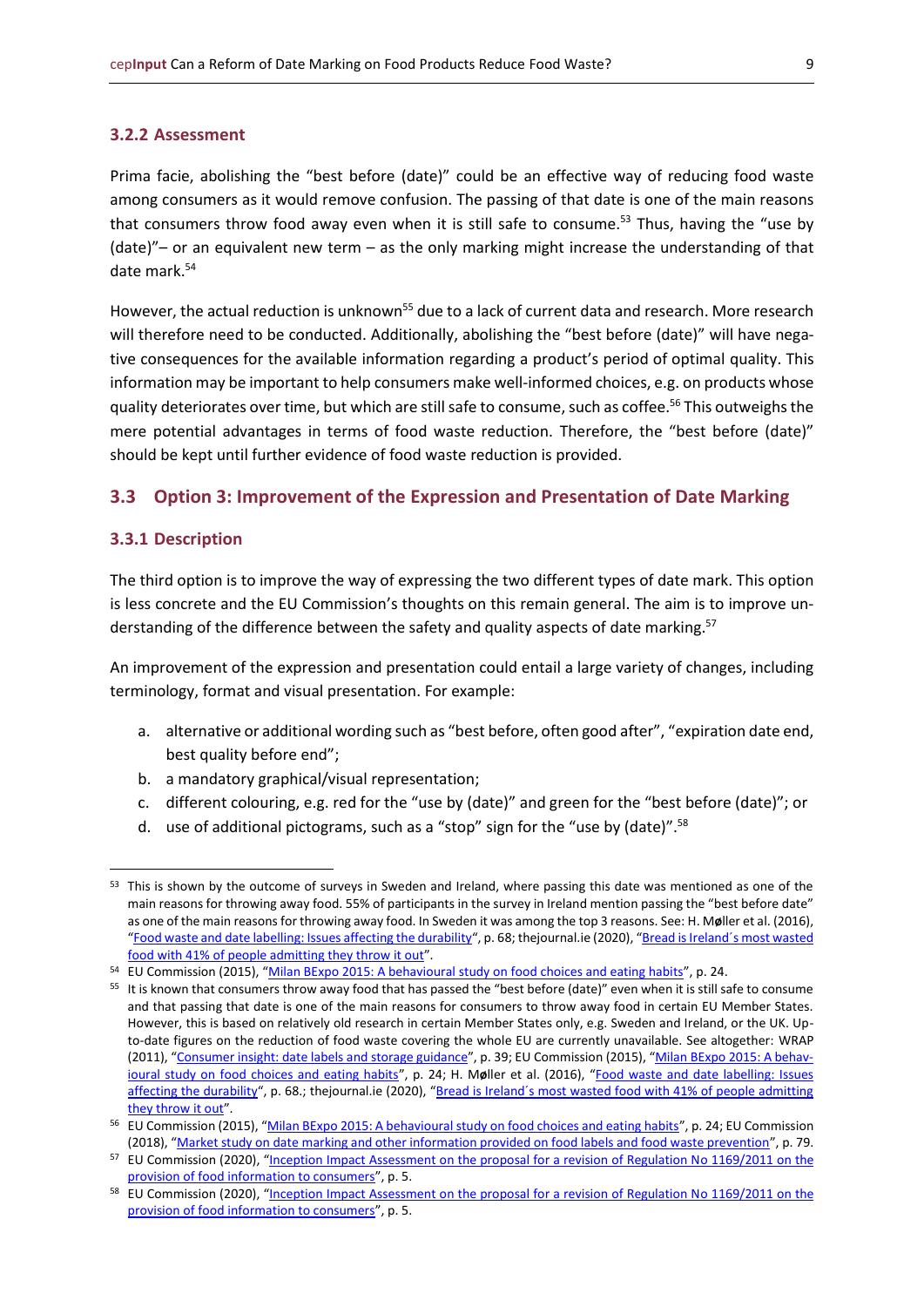#### <span id="page-9-0"></span>**3.3.2 Assessment**

Improving the understanding of the two existing date marks through format or visual presentation on the packaging could be a way to reduce food waste. According to an EU Commission survey done in 2015, 49% of consumers think that better information on the meaning of the "best before (date)" and the "use by (date)" would help to waste less food at home.<sup>59</sup>

A trial conducted in Norway and Sweden supports the view that alternative wording for date marking may contribute to a better understanding. The result was that the wording "best before, but not bad after" used on milk packaging did improve understanding $^{60}$  among consumers. $^{61}$ 

This view is further supported by an empirical study $62$  published in the Netherlands in 2017 on the impact of alternative terminology on long shelf-life food products. It also concludes that food waste can be reduced when alternative terminology is used.<sup>63</sup> However, it depends on the actual wording of the alternative terms.<sup>64</sup> For example, among the participants of this study, the terms "long shelf life (no date)" and "quality guaranteed until (date)" led to a reduction in waste. <sup>65</sup> Terms which led to an increase in waste were "produced on (date)" and "at its best if used before (date)".<sup>66</sup> However, participants did not like the wording "long shelf life (no date)" due to its lack of information about food safety and quality.<sup>67</sup> The term "inspect, smell and taste after (date)" led to the same amount of waste as the current "best before (date)" wording.<sup>68</sup>

Even though this initial research indicates a positive impact on consumer understanding, further research will need to be conducted on different choices of wording as well as on possible changes to the lay-out, colour and the use of pictograms. The corresponding impact on consumer understanding and food waste must be measured before changing the rules. Prima facie, combining both current date

<sup>59</sup> In the EU-28; see EU Commission (2015), "[Flash Eurobarometer 425: Food waste and date marking](https://europa.eu/eurobarometer/surveys/detail/2095)", Publication Reports, results Q2, p. T 2.

 $60$  This was among those interviewed in Norway; see EU Commission (2018), "[Market study on date marking and other in](https://op.europa.eu/en/publication-detail/-/publication/e7be006f-0d55-11e8-966a-01aa75ed71a1/language-en)[formation provided on food labels and food waste prevention](https://op.europa.eu/en/publication-detail/-/publication/e7be006f-0d55-11e8-966a-01aa75ed71a1/language-en)", p. 76.

<sup>&</sup>lt;sup>61</sup> EU Commission (2018), "Market study on date marking and other information provided on food labels and food waste [prevention](https://op.europa.eu/en/publication-detail/-/publication/e7be006f-0d55-11e8-966a-01aa75ed71a1/language-en)", p. 76. In general, when deliberating the possibilities regarding expression and presentation, language and consumer understanding in different Member States needs to be taken into account. In Italian, for example, the current terms for "use by" and "best before" are almost identical; see EU Commission (2020), "Inception Impact Assessment on the proposal for a revision of Regulation No [1169/2011 on the provision of food information to consumers](https://eur-lex.europa.eu/legal-content/EN/TXT/DOC/?uri=PI_COM:Ares(2020)7905364&from=EN)", p. 5; EU Commission (2018), "[EU action to promote better understanding and use of date marking](https://ec.europa.eu/food/system/files/2018-04/fw_eu-platform_20180420_sub-dm_pres-01.pdf)", slide 25.

<sup>&</sup>lt;sup>62</sup> This study was small with only 86 participants. See: Wageningen Food & Biobased Research (2017), "The effect of date [marking terminology of products with a long shelf life on food discarding behavior of consumers](https://ec.europa.eu/food/system/files/2019-05/fw_lib_dm_nld_wageningen-ur_terminology-effect.pdf)", p. 3.

<sup>63</sup> Wageningen Food & Biobased Research (2017), "The effect of date marking terminology of products with a long shelf life [on food discarding behavior of consumers](https://ec.europa.eu/food/system/files/2019-05/fw_lib_dm_nld_wageningen-ur_terminology-effect.pdf)", p. 4.

<sup>&</sup>lt;sup>64</sup> Wageningen Food & Biobased Research (2017), "The effect of date marking terminology of products with a long shelf life [on food discarding behavior of consumers](https://ec.europa.eu/food/system/files/2019-05/fw_lib_dm_nld_wageningen-ur_terminology-effect.pdf)", p. 22.

<sup>&</sup>lt;sup>65</sup> The study found: When the term "best before (date)" is used, about 40% of the products are thrown away. If the term "long shelf life (no date)" is used on the packaging, about 9% of the products are thrown away. If the term "quality guaranteed until (date)" is used on the packaging, about 35% of the products are thrown away. See: Wageningen Food & Biobased Research (2017), "The effect of date marking terminology of products with a long shelf life on food discarding [behavior of consumers](https://ec.europa.eu/food/system/files/2019-05/fw_lib_dm_nld_wageningen-ur_terminology-effect.pdf)", p. 17 et seq.

<sup>66</sup> The study found: When the term "best before (date)" is used, about 40% of the products are thrown away. If the term "produced on (date)" is used, about 46% of the products are thrown away. If the term "at its best if used before (date)" is used, about 44% of the products are thrown away. See: Wageningen Food & Biobased Research (2017), "The effect of [date marking terminology of products with a long shelf life on food discarding behavior of consumers](https://ec.europa.eu/food/system/files/2019-05/fw_lib_dm_nld_wageningen-ur_terminology-effect.pdf)", p. 17 et seq.

<sup>&</sup>lt;sup>67</sup> Wageningen Food & Biobased Research (2017), "The effect of date marking terminology of products with a long shelf life [on food discarding behavior of consumers](https://ec.europa.eu/food/system/files/2019-05/fw_lib_dm_nld_wageningen-ur_terminology-effect.pdf)", p. 22.

<sup>68</sup> Wageningen Food & Biobased Research (2017), "The effect of date marking terminology of products with a long shelf life [on food discarding behavior of consumers](https://ec.europa.eu/food/system/files/2019-05/fw_lib_dm_nld_wageningen-ur_terminology-effect.pdf)", p. 22.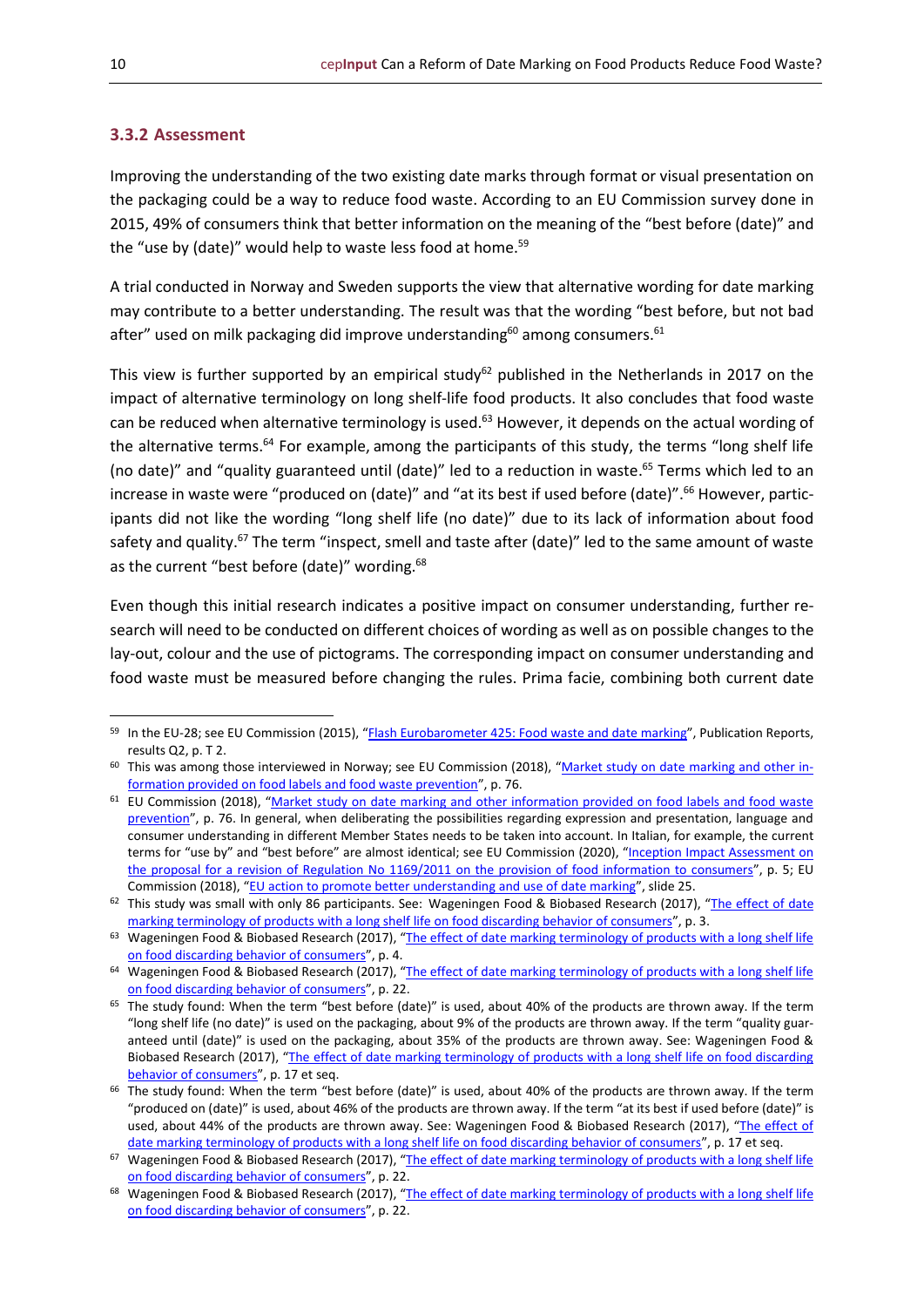marks<sup>69</sup> could constitute an efficient way to inform consumers on both aspects: food quality and food safety. When deciding on the changes, the costs of changing food packaging should be considered in relation to the impact on food waste reduction.

#### <span id="page-10-0"></span>**4 Conclusion**

Before any well-balanced decision on the three options – or even other options – can be made, further research and more recent EU-wide data on consumer food waste and its connection to date marking are needed. Based on currently available data and research, option 3, i.e. improving the expression and presentation of the two different date marks, is the preferable option as it could improve the understanding of date marks and thereby support well-informed decisions. One option that would be particularly impactful and to the advantage of the consumer is the idea of presenting both date marks on a food product. This would inform consumers on both aspects – food quality and food safety – and, at least as importantly, greatly reduce the confusion among consumers about the two date marks. It is the most appropriate option of the ones available at the moment and easy to realise since it only requires the printing of the two current dates which would not require major changes to the lay-out of food packaging.

By contrast, option 1, i.e. extending the list of products without a "best before (date)", would only lead to a small amount of food waste reduction and deprive consumers of important information regarding the period of optimal quality on chosen food products. Option 2, i.e. abolishing the concept of the "best before (date)", may result in a reduction of consumer food waste but the extent is still unknown due to lack of data. Additionally, it will deprive consumers of relevant information on the period of optimal quality of all food products.

Any reform considerations should be complemented by the exchange of best practices for consumer information campaigns on date marking at EU level.

<sup>&</sup>lt;sup>69</sup> Option 3 includes the idea of a date mark called "expiration date end, best quality before end", which in fact represents a way to express the meaning of both current date marks "best before (date)" and "use by (date)"; see Chapter 3.3.1.